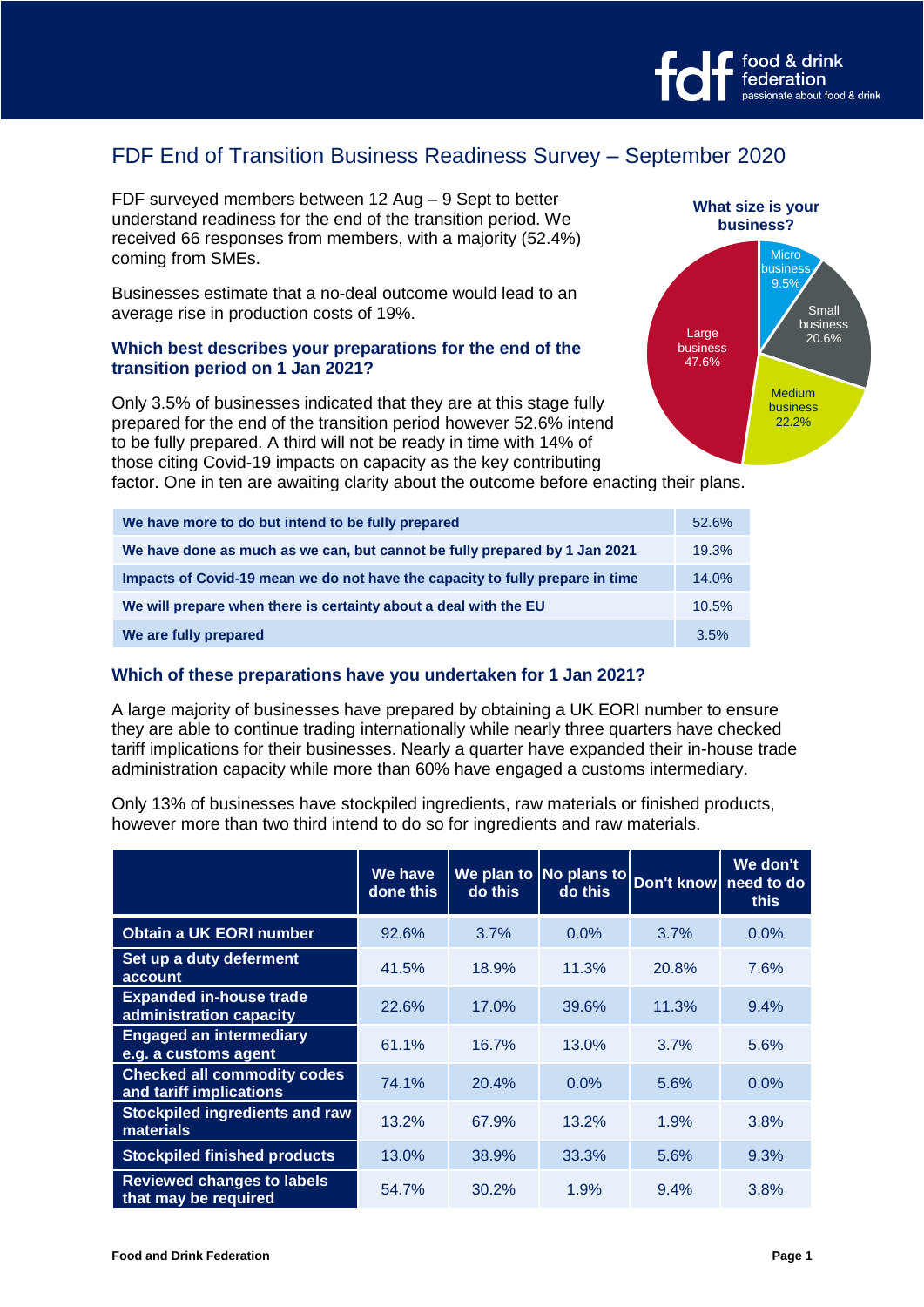When asked about their ability stockpile compared to previous no-deal scenarios, 19.3% said it this had improved, 47.4% said this hadn't changed while 29.9% said the situation was now worse for their business.

## **Do you intend to defer customs declarations or the payment of import tariffs from 1 Jan 2021?**

No businesses have yet put in place the required facilitations to defer payment of import tariffs, however nearly a quarter will work with customs agents that will do this on their behalf. A further 20.8% are currently putting in place these facilitations. 18.9% intend to pay full customs duties with effect from 1 January 2021 while 28.3% are either undecided or are not year clear this will be possible for their business.

## **Do you have plans to move production? (select all that apply)**



**Unchanged** 47.4% **Worse** 24.6%

40% of businesses indicate that they have plans to move/set up operations outside the UK.

| We have no plans to move or set up operations outside the UK | 60.0% |
|--------------------------------------------------------------|-------|
| We are actively considering this                             | 13.0% |
| We have set up an EU office for our future EU-UK trade       | 3.7%  |
| We have plans to relocate production from the UK to the EU   | 5.6%  |
| We have already relocated production from the UK to the EU   | 7.4%  |
| We have plans to relocate production from the EU to the UK   | 3.7%  |
| We have relocated production from the EU to the UK           | 3.7%  |

Clarity around new border and customs processes remains a challenge with few businesses indicating that they are very clear about what will be needed when trading with the EU or Northern Ireland. Businesses indicate that they have more clarity about the phased Border Operating Model that will apply to trade between GB and the EU, however the situation for trade between GB and NI is markedly worse. 80% of businesses supply direct to Northern Ireland, so it is essential that any new facilitations are available directly to producers.